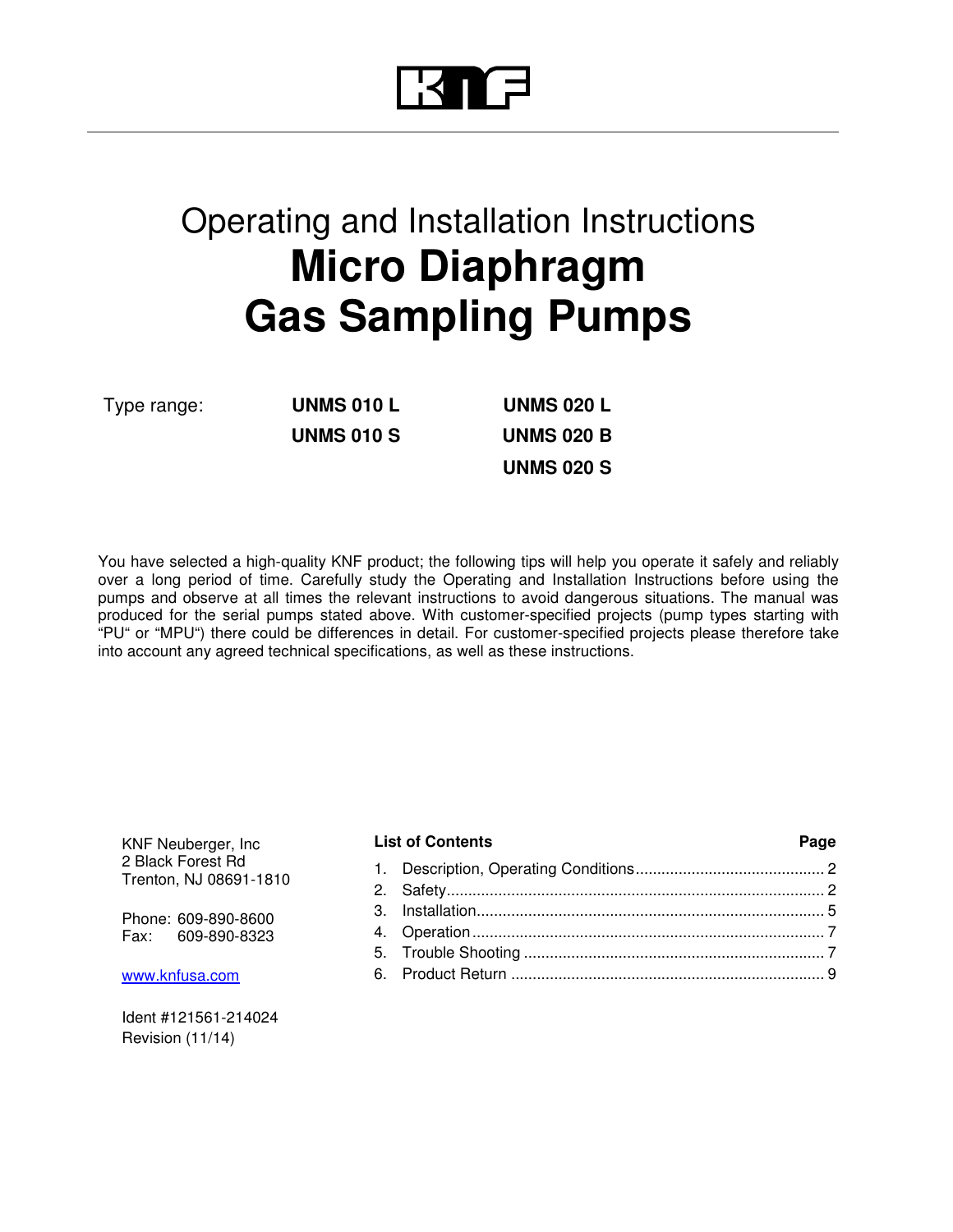### **1. Description, Operating Conditions**

KNF pumps in the UNMS range transfer, evacuate, and compress 100% oil-free. In operation they are maintenance-free.

See the type- plate or data sheet for full electrical and pneumatic data.

### **Operating Conditions**

Handling air, gases, and vapours at temperatures between  $+ 5 °C...+ 40 °C.$ 

For maximum permissible operating pressure, ultimate vacuum, and flow capacity see data sheet.

Ambient temperature during operation: between  $+5$  °C... + 40 °C.

The pumps must not be used in areas where there is a danger of explosion.

Before pumping a medium, the compatibility of materials of pump head, diaphragm and valves with the medium must be checked (for pump materials: see data sheet).

KNF pumps in the UNMP range must not be used for liquids. You will find suitable liquid pumps in our Product Program.

If your potential application lies outside the above limits discuss it with our technical adviser (see last page for contact telephone number).

### **2. Safety**

| ÷ | Note the safety precautions in chapters 3. Installation and |
|---|-------------------------------------------------------------|
|   | connection, and 4. Operation.                               |

The pumps are built according to the generally recognized rules of technology and in accordance with the occupational safety and accident prevention regulations. Nevertheless, dangers can result during their use which leads to injuries to the user or others, or to damage to the pump or other property.

Only use the pumps when they are in a good technical and proper working order, in accordance with their intended use, observing the safety advice within the Operating and Installation Instructions, at all times.

Make sure that only trained and instructed personnel or specially trained personnel work on the pumps. This especially applies to assembly, connection and servicing work. Personnel

> Make sure that the personnel has read and understood the Operating and Installation Instructions, and in particular the "Safety" chapter.

Observe the accident prevention and safety regulations when performing any work on the pump and during operation. Working in a safetyconscious manner

When dangerous media is being transferred, observe the safety regulations when handling these media. Handling dangerous media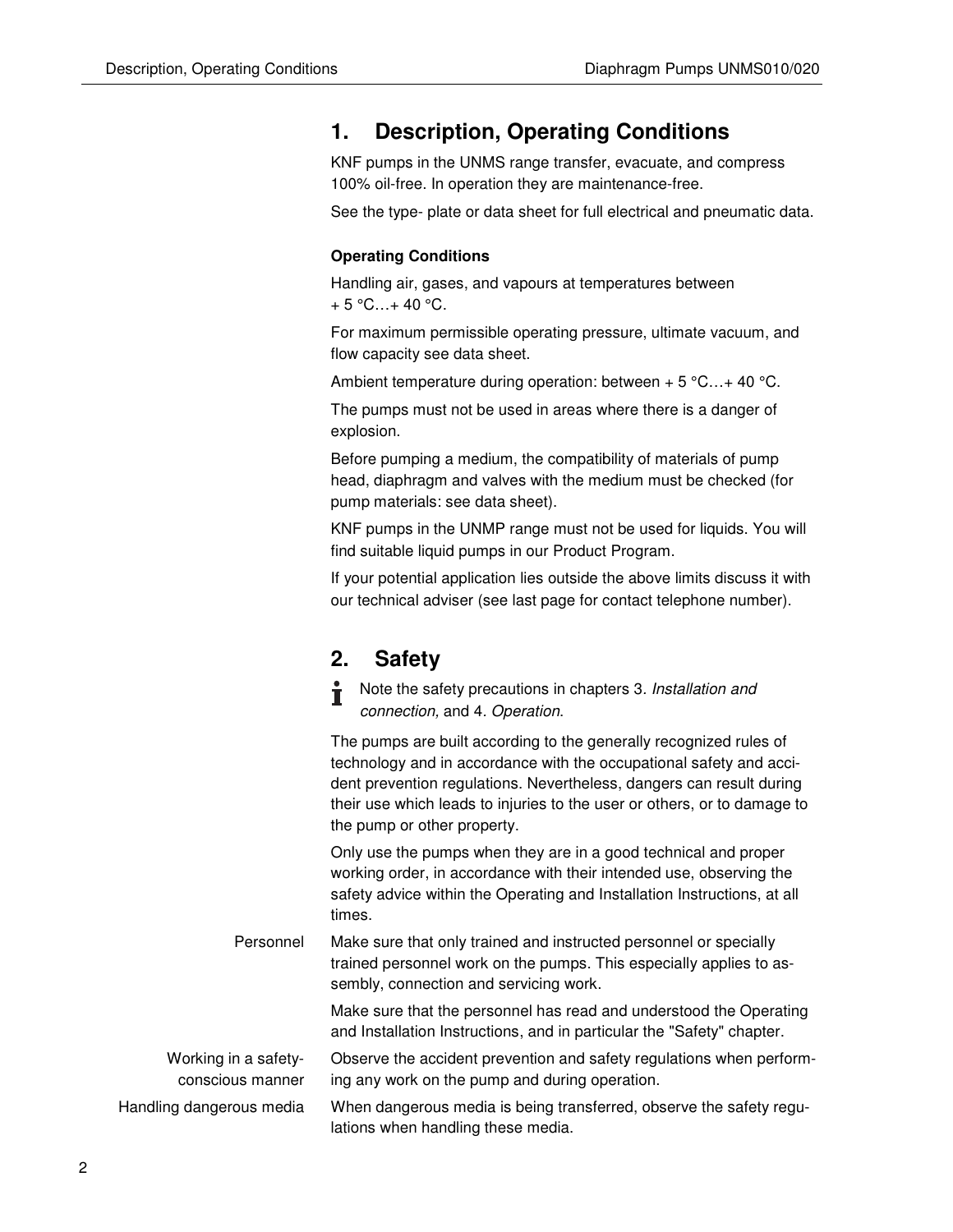| Handling combustible media       | Be aware that the pumps are not designed to be explosion-proof.                                                                                                                                                                                                                                                                                                                                                                                                                                                                                         |  |  |
|----------------------------------|---------------------------------------------------------------------------------------------------------------------------------------------------------------------------------------------------------------------------------------------------------------------------------------------------------------------------------------------------------------------------------------------------------------------------------------------------------------------------------------------------------------------------------------------------------|--|--|
|                                  | Make sure the temperature of the medium is always sufficiently below<br>the ignition temperature of the medium, to avoid ignition or explosion.<br>This also applies for unusual operational situations.                                                                                                                                                                                                                                                                                                                                                |  |  |
|                                  | Note that the temperature of the medium increases when the pump<br>compresses the medium.                                                                                                                                                                                                                                                                                                                                                                                                                                                               |  |  |
|                                  | Hence, make sure the temperature of the medium is sufficiently below<br>the ignition temperature of the medium, even when it is compressed to<br>the maximum permissible operating pressure of the pump.                                                                                                                                                                                                                                                                                                                                                |  |  |
|                                  | If necessary, consider any external sources of energy, such as<br>radiation, that may add heat to the medium.                                                                                                                                                                                                                                                                                                                                                                                                                                           |  |  |
|                                  | In case of doubt, consult the KNF customer service.                                                                                                                                                                                                                                                                                                                                                                                                                                                                                                     |  |  |
| Environmental protection         | Store all replacement parts in a protected manner and dispose of them<br>properly in accordance with the applicable environmental protection<br>regulations. Observe the respective national and international regula-<br>tions. This especially applies to parts contaminated with toxic sub-<br>stances.                                                                                                                                                                                                                                              |  |  |
| <b>EC Directives / Standards</b> | For the purposes of the Machinery Directive 2006/42/EC, pumps are<br>"partly completed machinery," and are therefore to be regarded as not<br>ready for use. Partly completed machinery may not be commissioned<br>until such time as it has been determined that the machine in which the<br>partly completed machinery is to be assembled is in conformity with<br>the provisions of the Machinery Directive 2006/42/EC. The following<br>essential requirements of Annex I of Directive 2006/42/EC (general<br>principles) are applied and observed: |  |  |
|                                  | General Principles No. 1                                                                                                                                                                                                                                                                                                                                                                                                                                                                                                                                |  |  |
|                                  | No. 1.1.2. / 1.1.3. / 1.3.1. / 1.3.3. / 1.3.4. / 1.4.1. / 1.5.8. /<br>1.5.9. / 1.7.4. / 1.7.4.1. / 1.7.4.3.                                                                                                                                                                                                                                                                                                                                                                                                                                             |  |  |
|                                  | As these partly completed machinery are OEM-models the power<br>supplies and the equipment for disconnecting and switching-off the<br>partly completed machinery respectively have to be considered when<br>mounting as well as over-current and overload protective gear.                                                                                                                                                                                                                                                                              |  |  |
|                                  | In addition a protection against mechanical parts in motion and hot<br>parts, if existing, has to be provided when mounting.                                                                                                                                                                                                                                                                                                                                                                                                                            |  |  |
| CE                               | The pumps conform to the Directive 2011/65/EU (RoHS2).                                                                                                                                                                                                                                                                                                                                                                                                                                                                                                  |  |  |
|                                  | The pumps conform to the EC Directive 2004/108/EC concerning<br>Electromagnetic Compatibility.                                                                                                                                                                                                                                                                                                                                                                                                                                                          |  |  |
|                                  | The following harmonized standards have been used:                                                                                                                                                                                                                                                                                                                                                                                                                                                                                                      |  |  |
|                                  |                                                                                                                                                                                                                                                                                                                                                                                                                                                                                                                                                         |  |  |

| <b>NMS 010 L</b> | <b>NMS 020 L</b>           | <b>NMS 020 B</b>       |
|------------------|----------------------------|------------------------|
| DIN EN 61000-6-3 | DIN EN 55022 (Klasse B)    | DIN EN 61000-6-1/2/3/4 |
|                  | DIN EN 61000-4-2/3/4/5/6/8 |                        |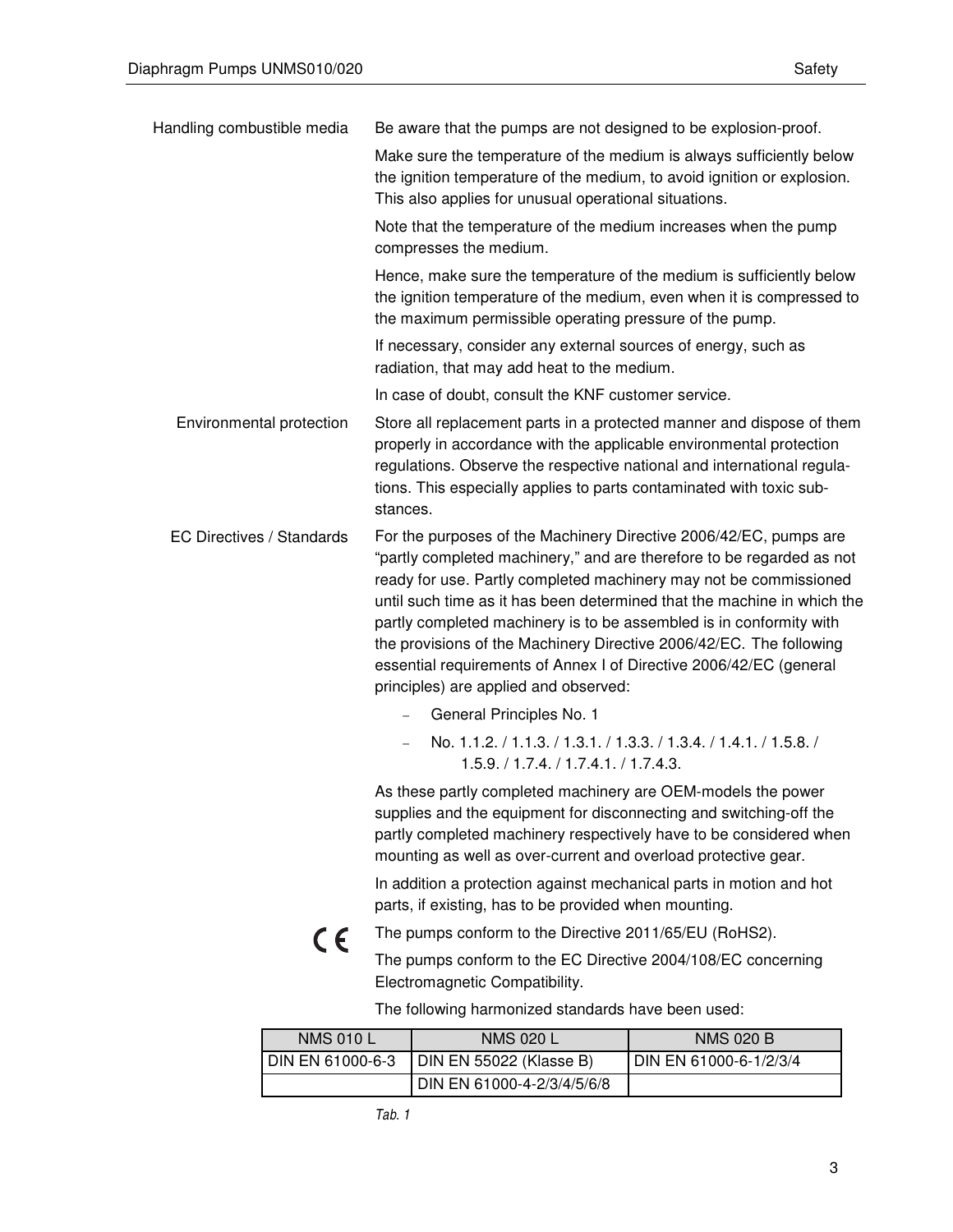Only have repairs to the pumps carried out by the KNF Customer Service responsible. Customer service and repairs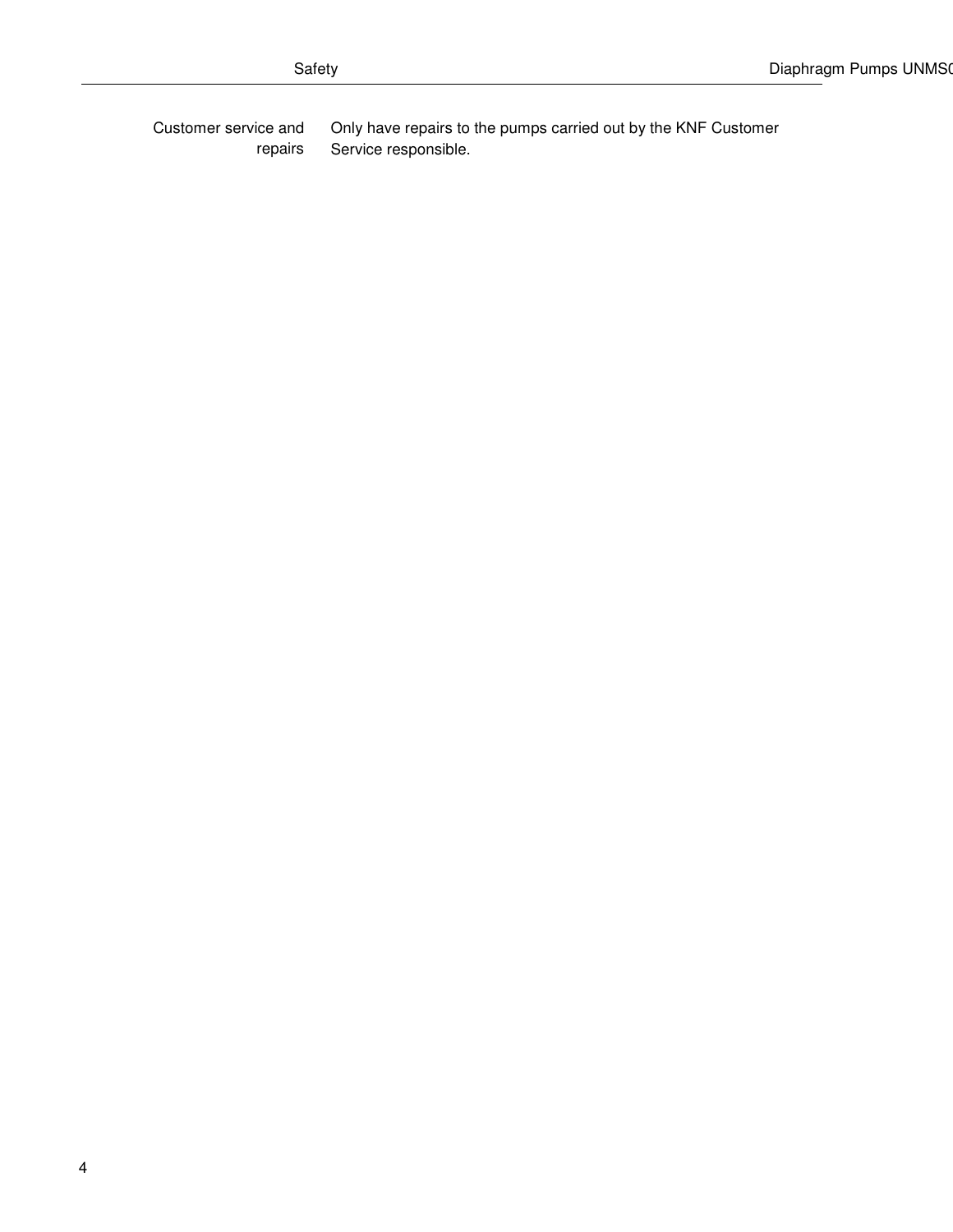### **3. Installation**

**Pumps in the UNMS range are OEM models. When installing them make certain that accident prevention regulations, and safety instructions, including those for subsequent operation are observed.** 

Fit the pump at the highest point in the system, so that condensate cannot collect in the head of the pump - that prolongs working life.

Compare the supply data with the motor data.

With dc motors the wires must be connected to the correct poles. For brushless DC motors (type designation ending with B): Caution; incorrect lead connection will damage motor electronics.

- Correct connection:
	- + red cable
	- black cable

In the electrical installation, arrangements (complying with EN 60335- 1) must be made for disconnecting the pump motor from the electrical supply.

### **EMC compatible installation (for UNMS020 B)**

The maximum length of the connection leads is limited irrespective of whether the device is to be used in an industrial environment or is for domestic use<sup>1)</sup>.

All connection leads may not exceed a length of 3 m.

Compliance with the performance defined by the CE mark with respect to emission and immunity requires additional EMC measures:

- **Ensuring the allowable emission in domestic use can require** the use of an EMC filter and / or an EMC suppressor circuit.
- Ensuring the necessary immunity in industrial uses can require use of an EMC suppressor circuit.

| Intended environment       | Interference<br>type | <b>Action</b>         |
|----------------------------|----------------------|-----------------------|
| Domestic use <sup>17</sup> | Emission             | <b>EMC</b> filter     |
|                            | Immunity             | <b>EMC</b> suppressor |
| Industrial use             | Emission             |                       |
|                            | Immunity             | <b>EMC</b> suppressor |

Tab. 2

This table shows which additional EMC measures have to be taken to ensure the equipment fulfils the performance regarding emission and immunity defined by the Directive in the environment in the intended environment.

 $1)$  Domestic means use in homes, business and commercial areas as well as in small businesses.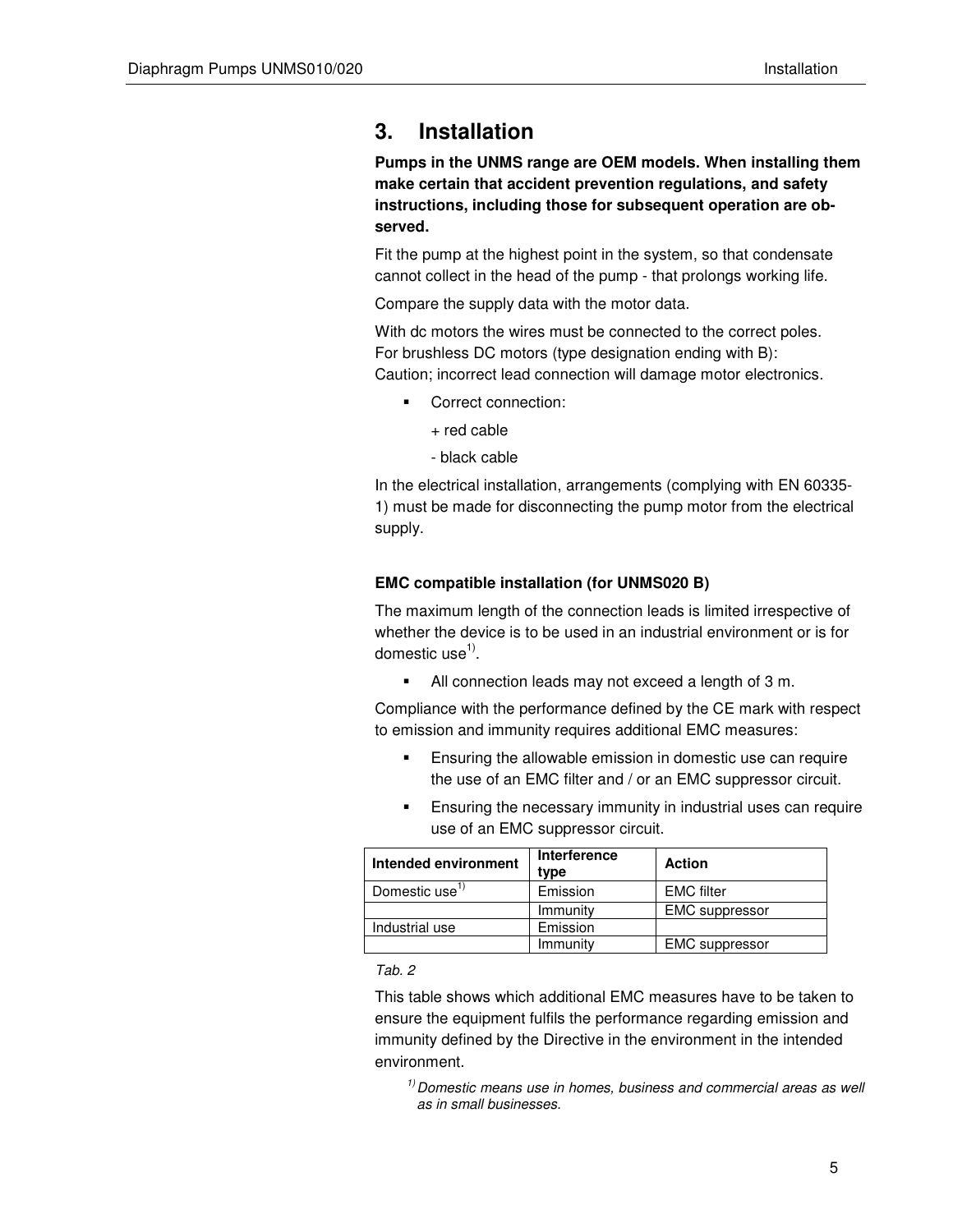#### The EMC filter



It may not be necessary to implement the additional EMC measures named. If the motor is fed e.g. from a CE-conforming power supply unit which firstly is connected with the motor by the shortest possible connection lead and secondly no other devices are supplied, then the EMC filter (circuit diagram 1) or EMC suppressor circuit (circuit diagram 3) can be dispensable. In this case the power supply unit takes on the function of the EMC filter or the EMC suppressor circuit according to circuit diagram 3.

The same applies accordingly to the EMC suppressor circuit according to circuit diagram 2: The EMC suppressor circuit can be dispensable if other design measures prevent emissions from interfering with the control voltage for the desired speed and the switch input for the direction of rotation.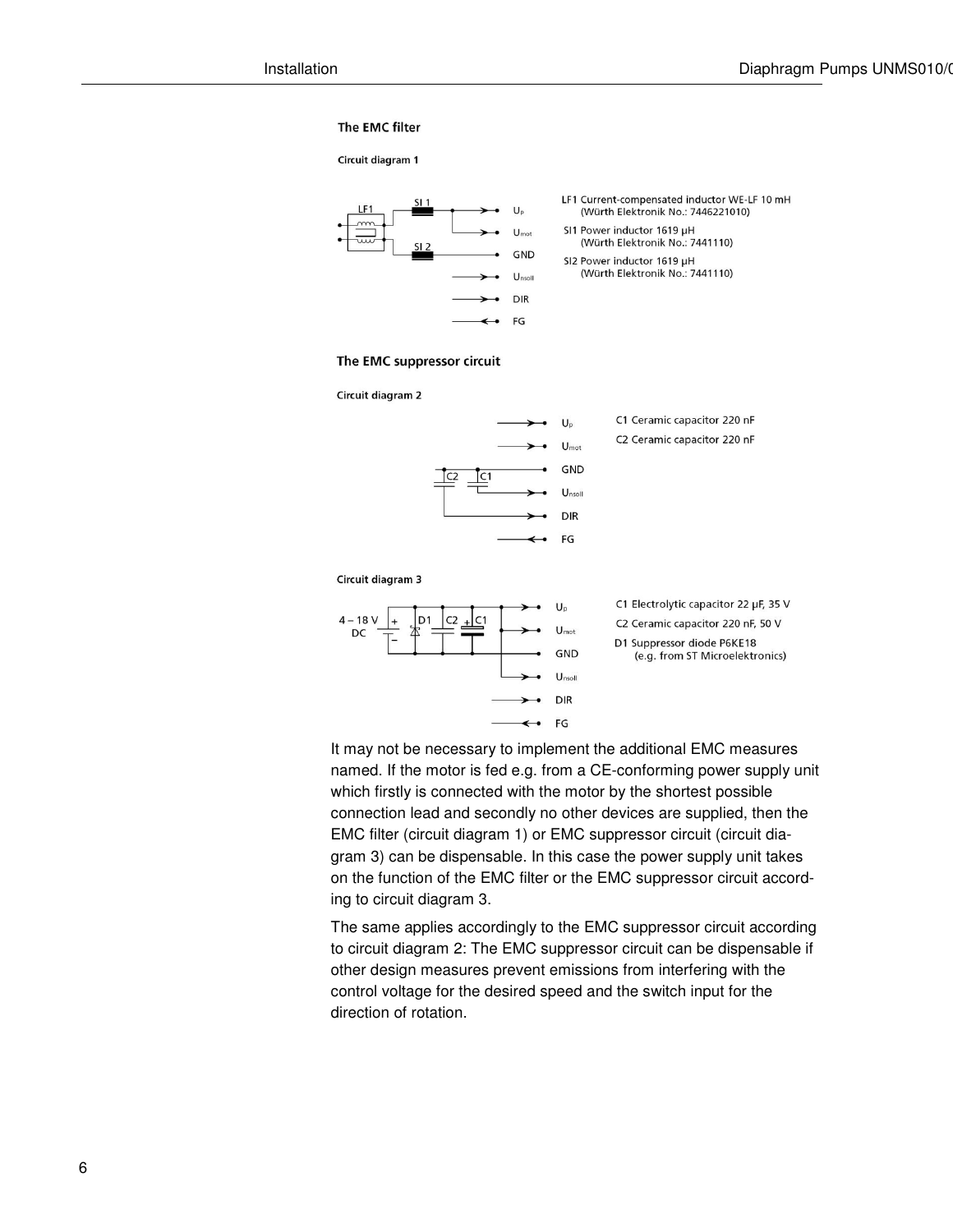### **4. Operation**

Specific safety instructions for the media being handled must be observed.

Before pumping a medium, the compatibility of materials of pump head, diaphragm and valves with the medium must be checked (for pump materials: see data sheet)

The pump must not start against pressure or vacuum. When it is switched on the pressure in the suction and pressure lines must be atmospheric.

The maximum permissible operating pressure (see data sheet) must not be exceeded.

Exception: If the data sheet includes values for intermittent operation, they may be employed briefly.

To prevent the maximum permissible operating pressure being exceeded, restriction or control of the air or gas flow should only be carried out in the suction line.

If restriction or control of the air or gas flow is made on the pressure side ensure that the maximum permissible operating pressure is not exceeded.

When the pump is at a standstill the inlet and exhaust must be at normal atmospheric pressure.

### **5. Trouble Shooting**

**Flow, pressure or vacuum are too low, or: Pump produces no flow:** 

- Connections or lines are blocked.
- **There is a leak at a connector, in a line, or in the pump head.**
- **An external valve is closed, or a filter blocked.**
- Liquid (condensate) has collected in the pump head.
	- $\blacktriangleright$  Let the pump run for a few minutes pumping air (if necessary for safety reasons: pumping an inert gas.)
	- $\blacktriangleright$  Install the pump at the highest point in the system.
- **The cross-section of pneumatic lines, or connected compo**nents is too small, or they are restricted.
- There is pressure on the pressure side, and at the same time vacuum, or a pressure above atmospheric, on the suction side:
	- $\blacktriangleright$  The pump is not designed for this condition.

If the pump does not operate properly and you cannot find any of the above faults, send it to the KNF Service Department.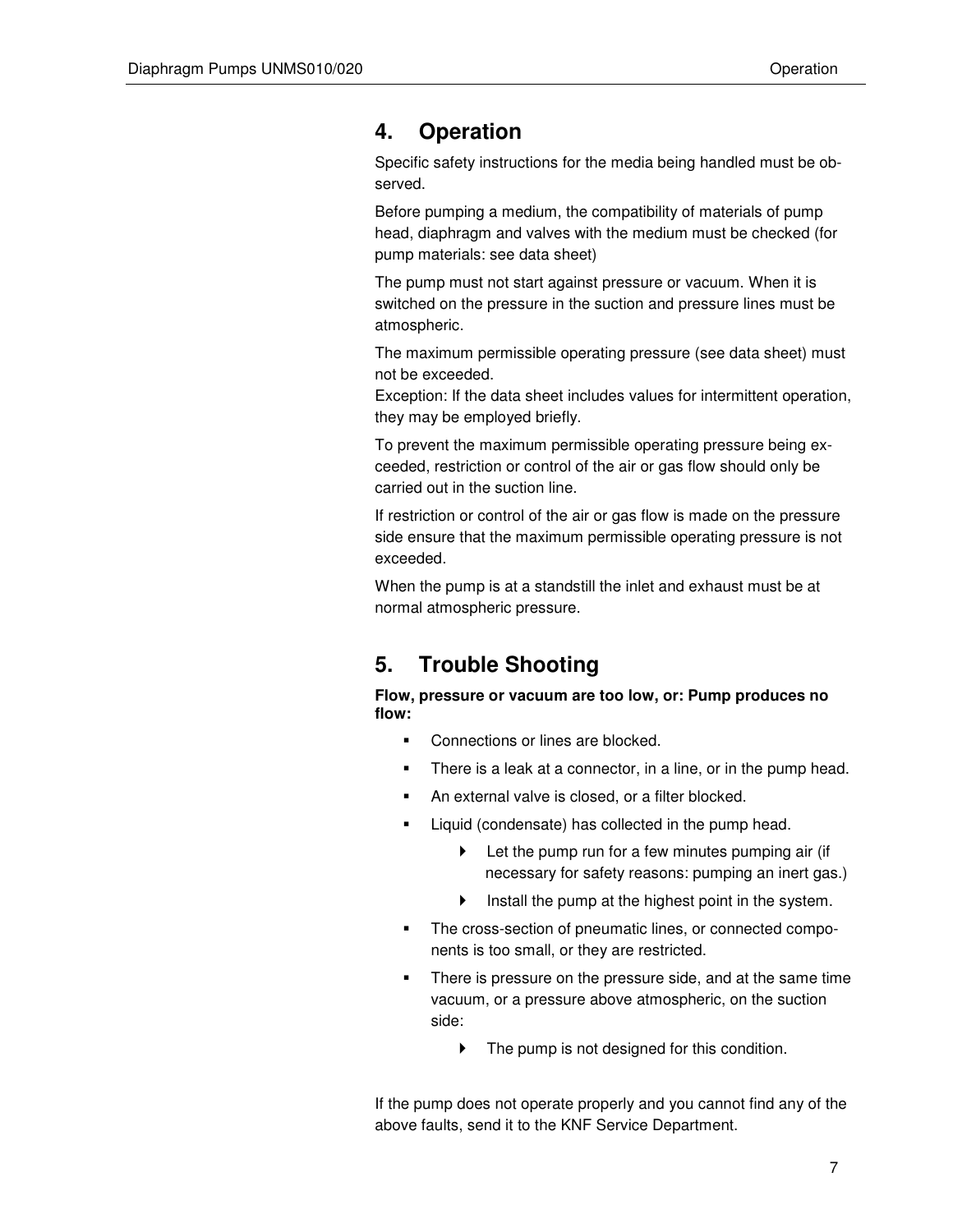In order for KNF to repair the pump, the customer must provide a statement on the media which were pumped and on pump cleaning. Please fill out the corresponding KNF form, and submit it together with the pump.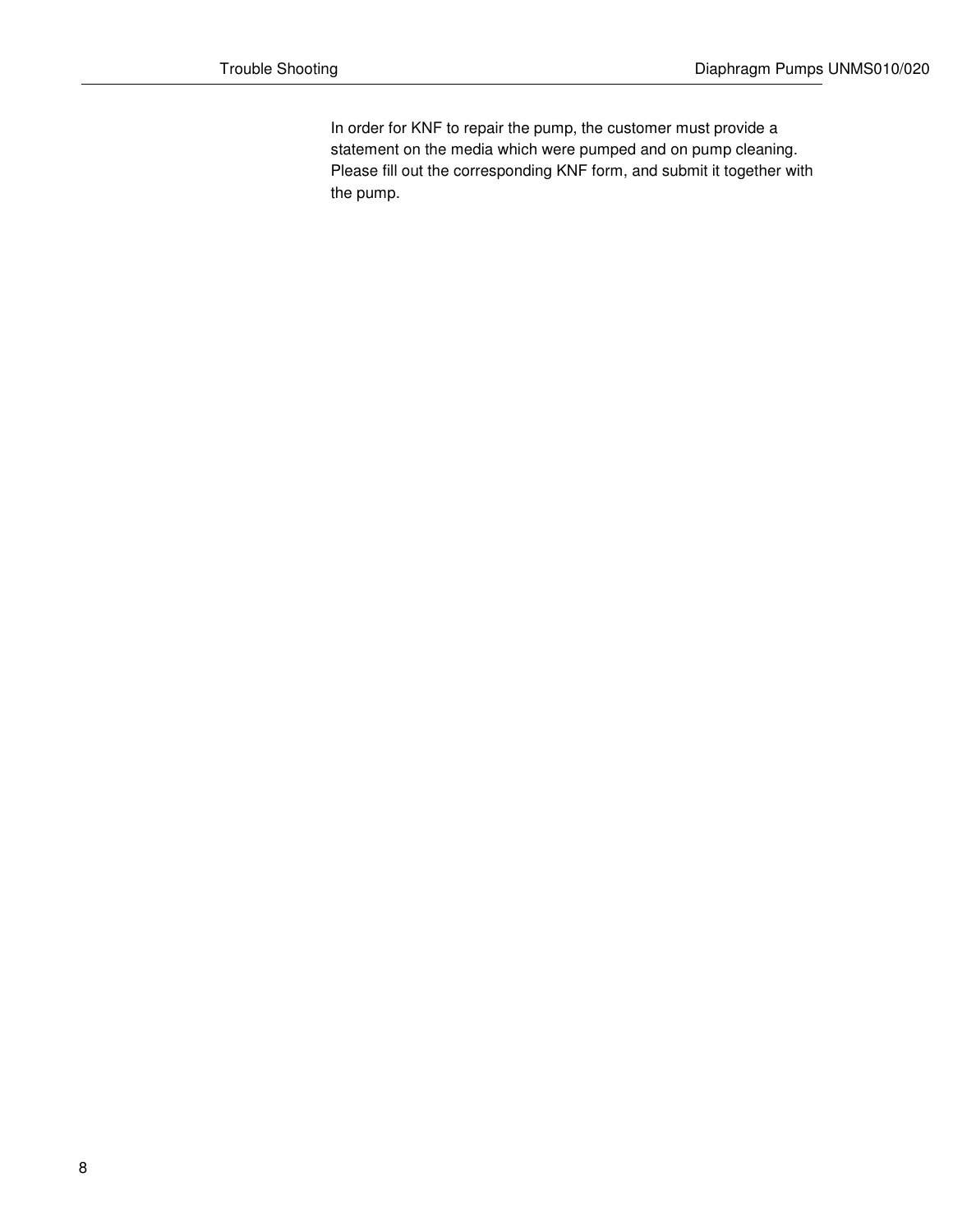### **6. Product Return**

- → KNF provides warranty and non-warranty repair services for all products.
- A Return Material Authorization (RMA) number is required for all product returns.
	- 1. To receive an RMA number, submit a completed Decontamination Declaration form to **rma@knf.com**
- → The Decontamination Declaration form can obtained from our website or by contacting KNF Technical Services.
	- http://www.knf.com/pdfs/decontamdec.doc
	- Phone: 609-890-8600
- → Product return instructions will be provided when the RMA is issued.

KNF Neuberger, Inc 2 Black Forest Rd Trenton, NJ 08691-1810

Phone 609-890-8600 Fax 609-890-8323

www.knfusa.com